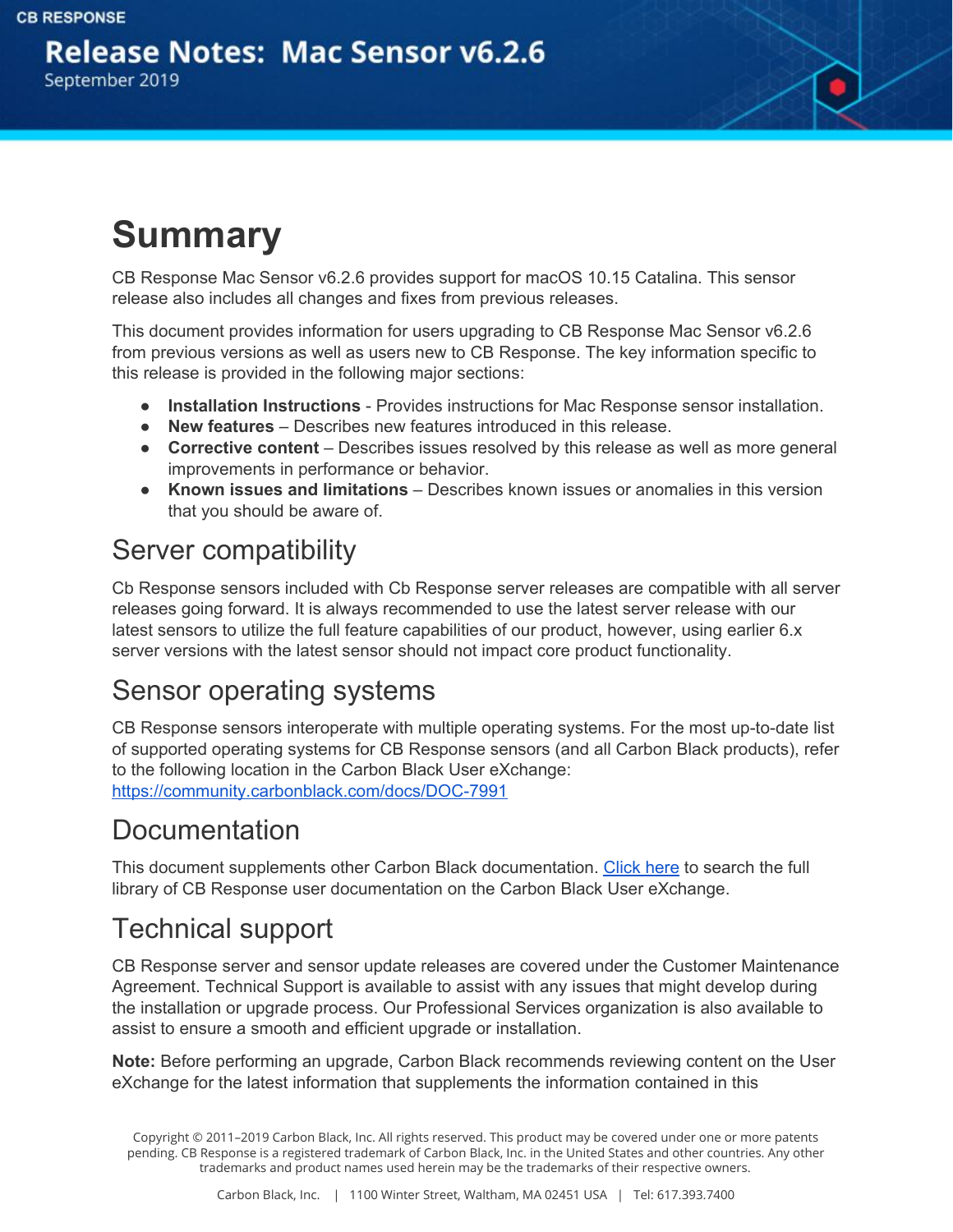document.

## **Installation Instructions**

To install the sensors on to your server, run through the following instructions:

- 1. Ensure your CB Response YUM repo is set appropriately:
	- a. The CB Response repository file to modify is */etc/yum.repos.d/CarbonBlack.repo*
	- b. Baseurl = [https://yum.distro.carbonblack.io/enterprise/stable/\\$releasever/\\$basearch/](https://yum.distro.carbonblack.io/enterprise/stable/$releasever/$basearch/)
- 2. On the CB Response server, clear the YUM cache by running the following command:
	- *a. yum clean all*
- 3. After the YUM cache has been cleared, download the sensor install package by running the following command:
	- *a. yum install --downloadonly --downloaddir=<package local download directory><package>*
		- i. **Note:** The *<package local download directory>* is a directory of your choice
		- *ii.* **Note:** *<package>* is replaced by *cb-osx-sensor*
- 4. Install the new sensor package on the CB Response server by running the command:
	- *a. rpm -i --force <package downloaded>*
- 5. Make the new installation package available in the server console UI by running the command:
	- *a. /usr/share/cb/cbcheck sensor-builds --update*
		- *i.* **Note:** If your groups have *Automatic Update* enabled, the sensors in that group will start to automatically update.

Your new sensor versions should now be available via the console. For any issues, please contact Carbon Black Technical Support.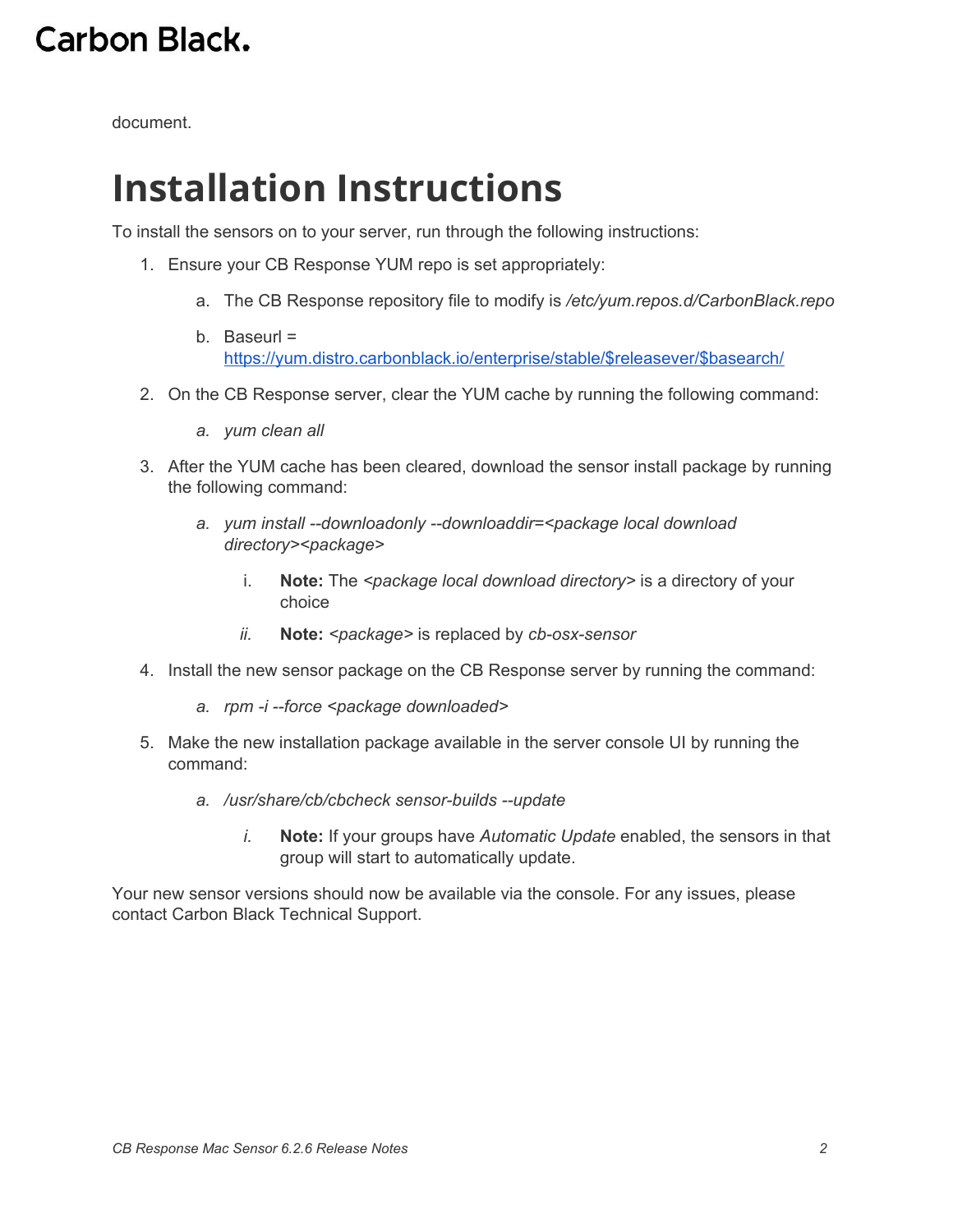#### Carbon Black.

## **New Features**

● **Loadability on macOS 10.15 Catalina** - This sensor is intended to provide functionality similar to our 6.2.5-osx sensor with the added capability of operating on macOS 10.15 Catalina.

#### New with macOS 10.15 Catalina

Users will notice two new prompts that must be clicked through upon installation of the CB Response Mac Sensor v6.2.6 on endpoints with versions of macOS 10.15 installed.

The first is a notification about upcoming kernel deprecation in future macOS versions. This doesn't affect macOS 10.15 and installation will proceed upon clicking OK.



The second prompt is requesting additional user-space access.



Click OK to proceed with the sensor installation.

## **Corrective Content**

This release provides the following corrective content changes:

● Fixed bug with Chrome browser pausing at launch. [CB-26320]

# **Known Issues and Limitations**

Known issues associated with this version of the sensor are included below: